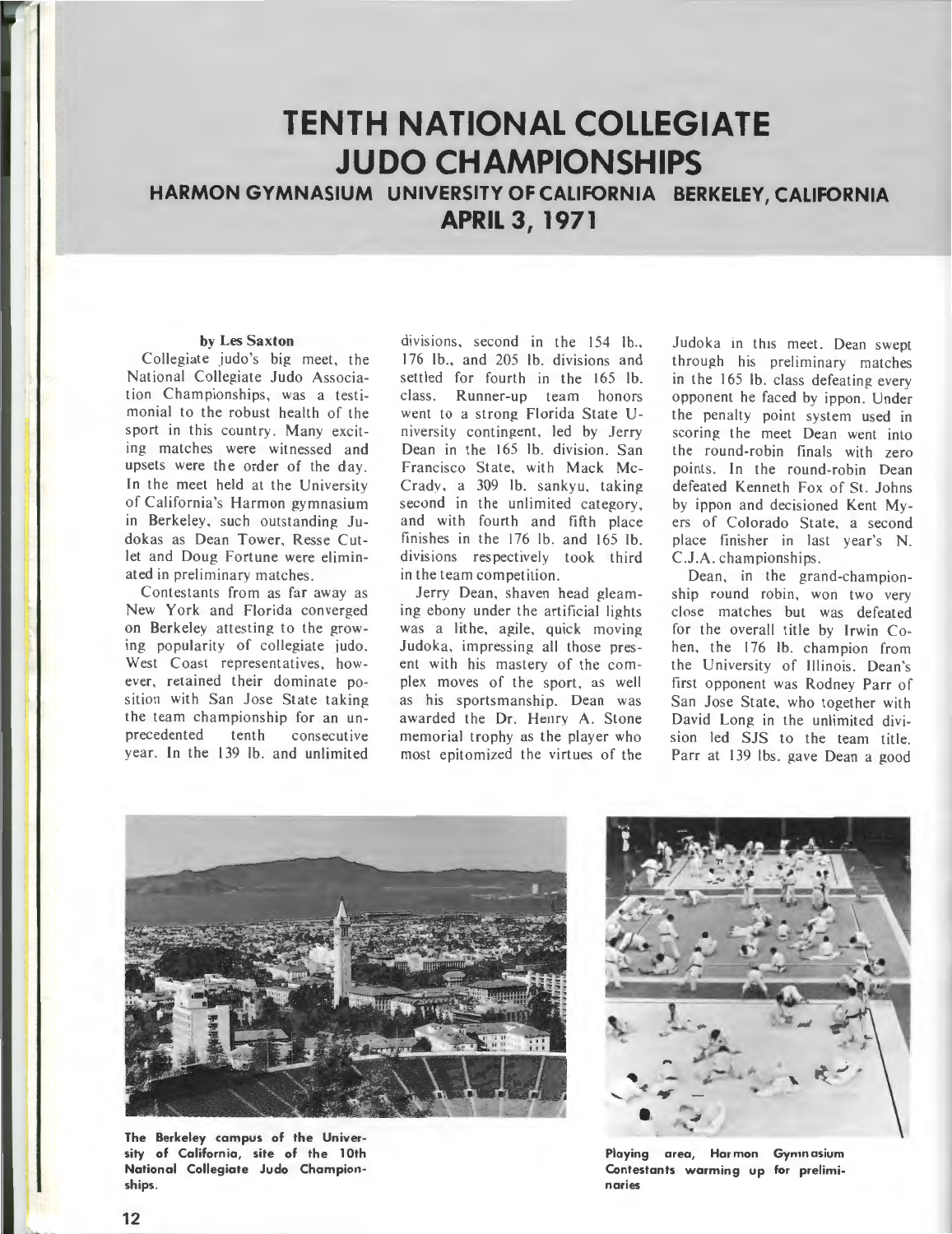139 lb. division; 1st place - Rodney Parr, Sandan, San Jose State. 2nd place - Katsuji Nerio, Shodan, Cal Poly, San Luis Obispo. 3rd place - David Pruzansky, Nikyu, Temple University.



154 lb. division: 1st place - Ron Tsujimoto, Sandan, City College of SF. 2nd place - William Gavin, Nidan, San Jose State. Jrd place - Robert Scarano, Nikyu, Riverside Community College.

165 lb. division: 1st place - Jerry Dean, Nidan, Florida State University. 2nd place - Kent Meyers, Nidan, Colorado State University. Jrd place - Kenneth Fox, lkkyu, St. John's University.

176 lb. division: 1st place - Irwin Cohen, Nidan, University of Illinois. 2nd place - Gregory Martin, Shodan, San Jose State. Jrd place - Thomas Cullen- Nidan, Kent State.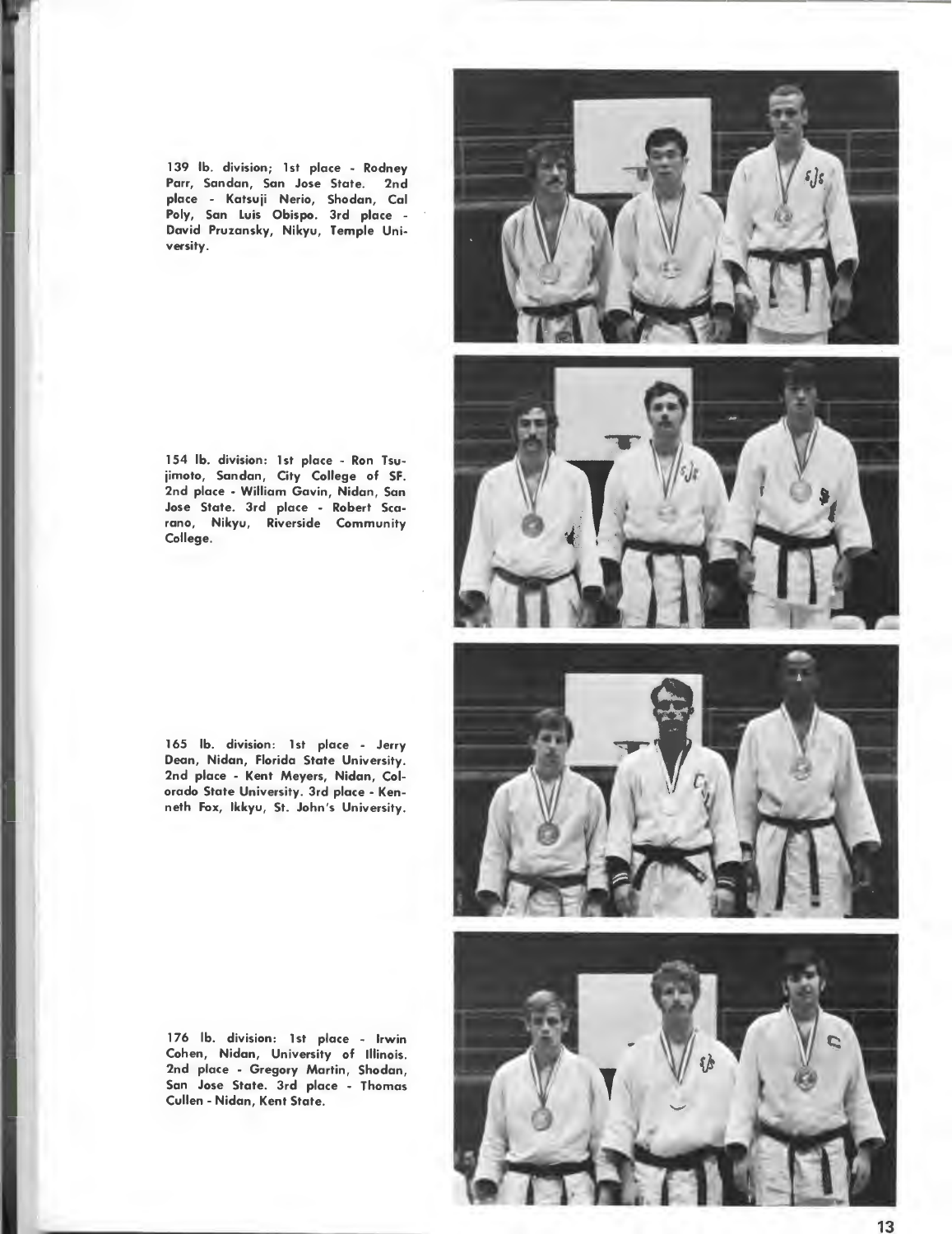

**205 lb. division: 1st place - Jorge Gieser, Nidan, Columbia University. 2nd place - John Reed, Shodan, San Jose State. 3rd place - Paul Armetta, Nidan, So. Illinois University.** 

**Unlimited division: 1st place - David Long, Nidan, San Jose State. 2nd place - Mack McCrady, Sankyu, San Francisco State. 3rd place - Lawrence Fryar, Yodan, Grossmont College.** 

go for about three fast paced minutes when Dean suddenly shot in throwing Parr with a left side technique good for ippon and the match.

In his next round, Dean met Ron Tsuiimoto from City College of San Francisco, the 154 lb. winner. This match was probably the toughest of the meet for Dean up to this point as Ron proved to be an excellent opponent, nearly throwing Dean at the very outset of the match. Dean came on strong near the end of the match, however, taking Tsuiimoto down with a throw that was ruled out-ofbounds and not scored. Tsuiimoto suffered a minor injury and though able to continue, did not seem strong. Dean then came on near the time limit to throw Tsujimoto and win the match.

In the last match of the Grand Championship round, Dean met 176 lb. champ Irwin Cohen, a 19 year-old nidan who is clearly one to watch in the future. Cohen, a freshman at Illinois who has been participating in the sport of judo for eleven years, proved to be a match for the hitherto invincible Dean, winning by ippon in approximately two and a half minutes of the required five.

One of the big surprises of the meet was the showing of David Long of San Jose State in the unlimited division. Long's toughest match was in the preliminaries against David Dumas of Northern Arizona University. The match was very close and was decided on the judges decision that Long had established a hold on Dumas while they were on the mat, the position being resumed in the center of the mat after the contestants had gone out of the playing area. On maintaining this hold, Long was awarded the decision by the judges. Knowledgeable spectators at the match commented on the questionable nature of this decision which resulted in Dumas losing and being eliminated from the competition on penalty points. Long, a fine judoka, went on to win the unlimited championship with wins over Lawrence Fryar, a yondan now from Grossmont College though he previously competed for the U.S. Navy, third place winner, and Mack McCrady, the sankyu from S.F. State who finished second.

ln the 139 lb. class Rodney Parr a sandan out of SJS decisioned both second place winner Katsuii Nerio, shodan, from Cal Poly and Temple University's David Pruzansky, nikyu, who place third, on his way to victory. Ohio State's Dean Tower, last years 139 lb. champ, surprised many by being eliminated early, losing a decision to Craig Kunibe, shodan, Sacramento State, and being thrown by Kenneth Keller, nidan, from Florida State. Kunibe finished fifth and Keller fourth in the 139 lb. category.

A field of twenty competitors vied for honors in the 154 lb. division where Ron Tsujimoto took first. Another member of the SJS powerhouse, William Govin, nidan, was runnerup. A real surprise was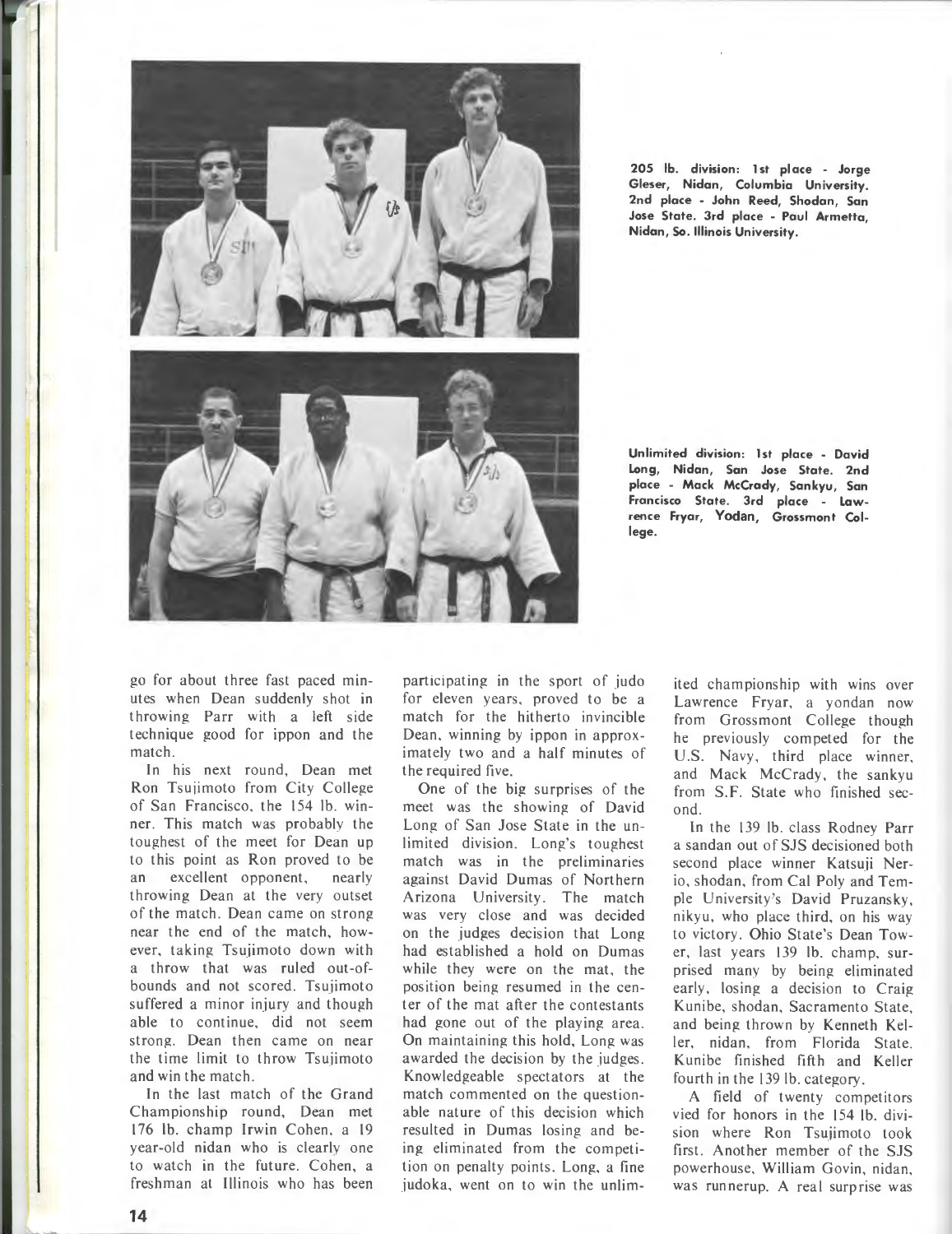

**Mrs. Henry A. Stone presenting Jerry Dean, Florida State University with the Dr. Henry A. Stone Memorial Trophy.** 

the third place finish of Robert Scarano. nikyu, from Riverside Community College. Scarano was on the losing end of a match with Tsujimoto and was decisioned by Govin but beat fourth place finisher Jerry Hirura, nidan, from Sacramento State who had previously beaten Govin easily. Peter Burgur from Central Missouri State rounded out the top five finishers in the division.

Another strong division was the 165 lb. category where Jerry Dean was first with Kent Meyers, nidan. from Colorado State University making a strong showing to capture second. Third was taken by by Kenneth Fox an lkkyu out of St. John's University with fourth going to SJS's Mack Kusumoto and Andrew Foley of S.F. State taking fifth place. Last year's champ from Stanford University, Reese Cutler, competed. though not yet fully recovered from injuries suffered in an auto accident early this year and was eliminated ear-  $|v|$ 

It was smooth sailing for Grand Champion Irwin Cohen in the 176 lb. division until he met Thomas Cullen a nidan from Kent State. Cullen. who finished third in the division, gave Cohen some problems before finally he decisioned. Gregory Martin contributed a second place finish to the SJS cause losing only to Cohen in his division. Michael McGuire from San Francisco State and Dick Okimoto from Colorado State were the fourth and fifth place finishers.

In one of the more interesting and closely contested classes, the 205 lb., Jorge Glesser the 1970 unlimited division winner gained the grand championship finals. Doug Fortune. last year's second place finisher in the NCJA was eliminated early. Fortune won one and lost one by decision then was eliminated on a throw by Jon Yamaguchi who finished in a fifth place tie with Dean Sedgwick. Another San Jose Stater, John Reed, shodan. took second place with Paul Armetta. nidan, from Southern Illinois University repeating the third place finish he had in last year's championships. Clarence Thompson from Colorado State University with fourth place rounds out the top five. Glesser playing in obvious pain from a badly sprained ankle, showed some good moves as well as a lot of desire and should do well when he ret urns next yea r.

From an interested spectators point of view one criticism could be made of the meet. It seems that a stronger effort could be made to keep judges and referees from officiating in matches in which participants from their own schools are taking part. Although the integrity of the officials is beyond question, it is very difficult to remain impartial and objective when you are intimately involved with one of the competitors in a match. This point was brought out when several spectators commented after the Long-Dumas unlimited match that they thought the decision of the officials was unwarranted as Long did not appear to actually establish his hold on Dumas. In all other respects the meet was a total success. The mat layouts were good. the lighting excellent and the meet ran smoothly. Some 1200 spectators viewed the grand-championship round robin and were treated to some very fine matches.

- 139 DIVISION<br>1. Rodney Parr Sandan San Jose State
- 2. Katsuji Nerio Shodan Cal Poly, San Luis Obispo
- 3. David Pruzansky Nikyu Temple University

#### **154 DIVISION**

- 1. Ron Tsujimoto  $-$  Sandan  $-$  City College of San Francisco
- 2. William Govin Nidan San Jose State College
- 3. Robert Scarano  $-$  Nikyu  $-$  Riverside Community College

#### **165 DIVISION**

- 1. Jerry Dean Nidan Florida State University
- 2. Kent Meyers Nidan Colorado State University
- 3. Kenneth  $Fox Ikkyu St. John's University$

#### **176 DIVISION**

- 1. Irwin Cohen  $-$  Nidan  $-$  University of Illinois
- 2. Gregory Martin  $-$  Shodan  $-$  San Jose State
- $3.$  Thomas Cullen  $-$  Nidan  $-$  Kent State

#### **205 DIVISION**

- 1. Jorge Gleser Nidan Columbia University
- 2. John  $\text{Red}$  Shodan San Jose State College
- $3.$  Paul Armetta Nidan So. Illinois University

### **UNLIMITED DIVISION**

- 1. David Long  $-$  Nidan  $-$  San Jose State College
- 2. Mack McCrady Sankyu San Francisco State
- 3. Lawrence Fryar Yodan Grossmont College

OVERALL CHAMPION - Irwin Cohen - Nidan -University of Illinois

# **TEAM SCORES**

| 1. San Jose State       | 44 |
|-------------------------|----|
| 2. Florida State Univ.  | 13 |
| 3. San Francisco State  | 11 |
| 4. City College of S.F. | 10 |
| Univ. of Illinois       | 10 |
| Columbia Univ.          | 10 |

5. Colorado State Univ.

 $Q_1$